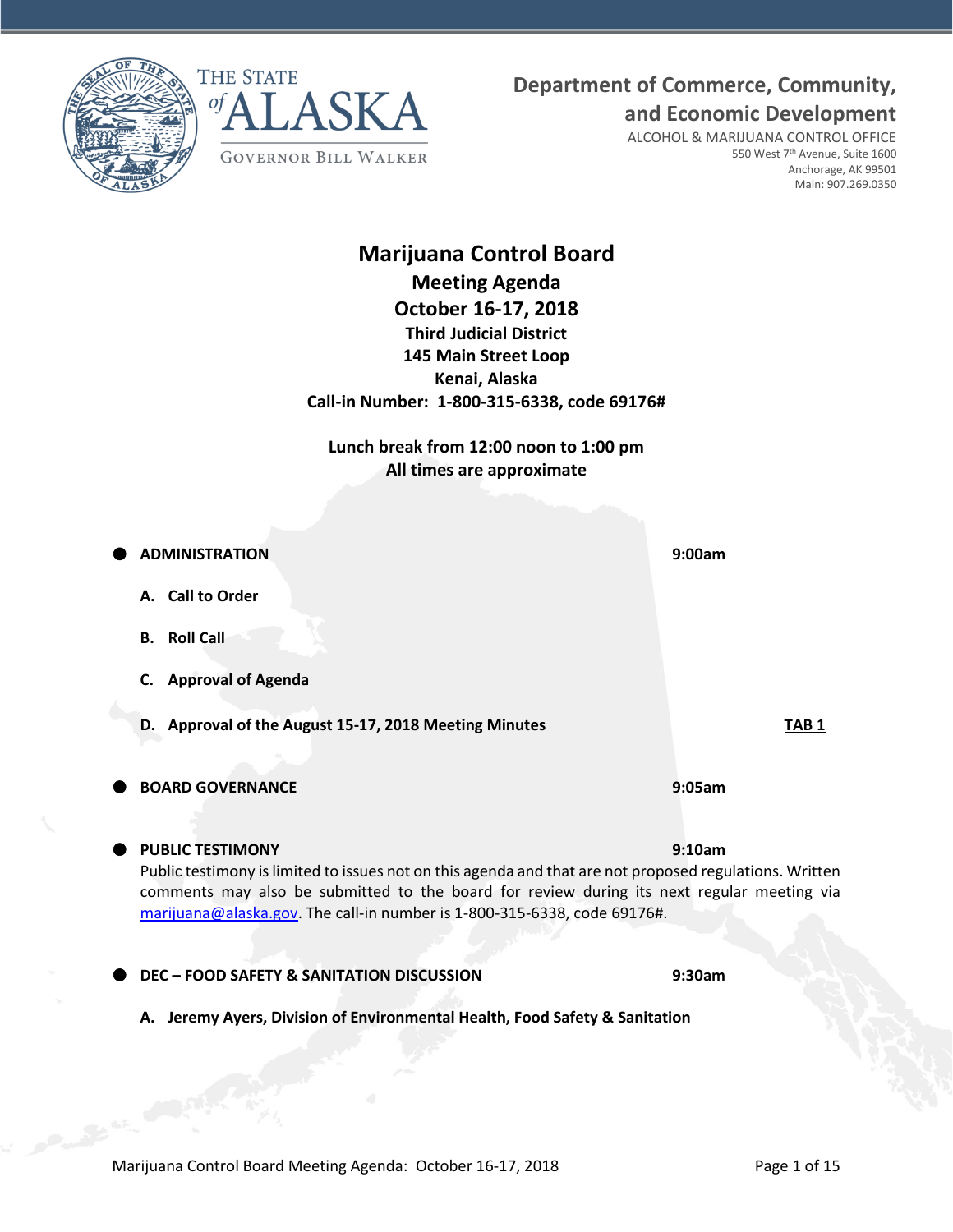|    |    | <b>DIRECTOR BRIEFING</b>                                  | 10:00am                                                                          |                  |
|----|----|-----------------------------------------------------------|----------------------------------------------------------------------------------|------------------|
|    |    | A. Director's Report                                      |                                                                                  | TAB <sub>2</sub> |
| В. |    |                                                           | <b>Resolution Regarding Separation of Personal-use and Commercial Marijuana</b>  | TAB <sub>3</sub> |
|    |    | <b>ENFORCEMENT BRIEFING</b>                               | 10:30am                                                                          |                  |
|    |    | A. Enforcement Supervisor's Report                        |                                                                                  | TAB <sub>4</sub> |
| В. |    | <b>Enforcement Priorities</b>                             |                                                                                  | TAB <sub>5</sub> |
| C. |    | <b>Notices of Violation Issued and Licensee Responses</b> |                                                                                  | TAB <sub>6</sub> |
| D. |    | <b>Absolutely Chronic Delivery Company (ACDC)</b>         |                                                                                  | TAB <sub>7</sub> |
|    |    | <b>LICENSING &amp; EDUCATION BRIEFING</b>                 | 11:30am                                                                          |                  |
|    |    | A. Program Coordinator's Report                           |                                                                                  | TAB <sub>8</sub> |
| В. |    |                                                           | Revised Form MJ-04: Marijuana Cultivation Facility Operating Plan Supplemental   | TAB <sub>9</sub> |
| C. |    | Form MJ-27: Marijuana from Unlicensed Source              |                                                                                  | <b>TAB 10</b>    |
|    |    | <b>REGULATIONS</b>                                        | 1:00pm                                                                           |                  |
| А. |    | <b>Proposed Projects</b>                                  |                                                                                  |                  |
|    | 1. | <b>Testing Working Group Recommendations, Set 2</b>       |                                                                                  | <b>TAB 11</b>    |
|    | 2. | <b>Staff Recommendations</b>                              |                                                                                  | <b>TAB 12</b>    |
|    | 3. | <b>Board Requests</b>                                     |                                                                                  |                  |
| В. |    |                                                           | <b>Drafts for Board Review, Pending Public Comment Opportunity</b>               |                  |
|    |    | 1. Sample Jars                                            |                                                                                  | <b>TAB 13</b>    |
|    |    | Status:                                                   | Revised draft for board consideration                                            |                  |
|    |    | <b>Potential Board Actions:</b>                           | Amend and/or put out for public comment                                          |                  |
|    | 2. | <b>Handler Permit Renewal Fee</b>                         |                                                                                  | <b>TAB 14</b>    |
|    |    | Status:                                                   | Initial draft for board consideration<br>Amend and/or put out for public comment |                  |
|    |    |                                                           |                                                                                  |                  |
|    |    | <b>Potential Board Actions:</b>                           |                                                                                  |                  |
|    |    | 3. Follow Approved Operating Plan                         |                                                                                  | <b>TAB 15</b>    |
|    |    | Status:<br><b>Potential Board Actions:</b>                | Initial draft for board consideration<br>Amend and/or put out for public comment |                  |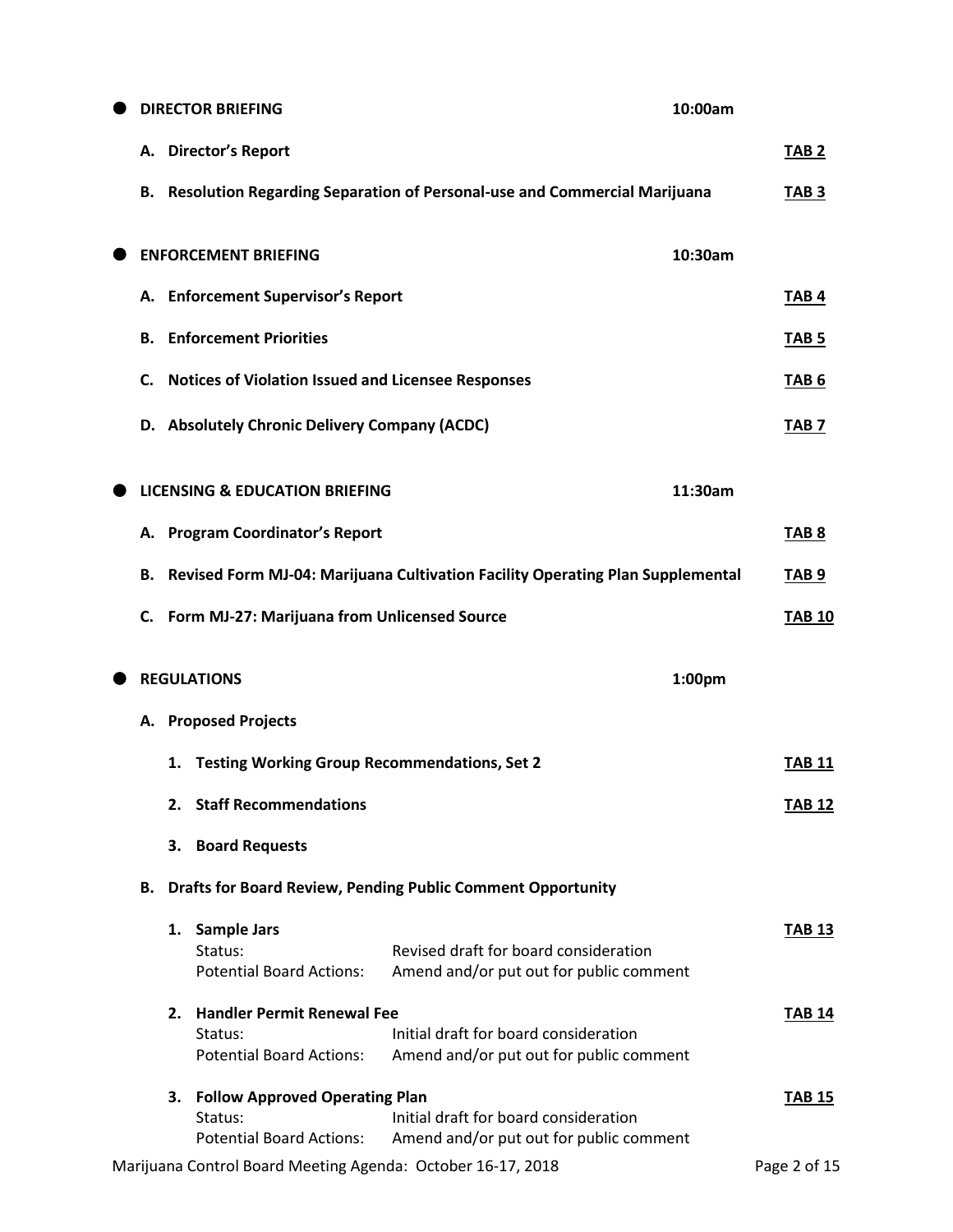|    | 4. | <b>Inspection Parameters</b>                         |                                                                           | <b>TAB 16</b> |
|----|----|------------------------------------------------------|---------------------------------------------------------------------------|---------------|
|    |    | Status:                                              | Initial draft for board consideration                                     |               |
|    |    | <b>Potential Board Actions:</b>                      | Amend and/or put out for public comment                                   |               |
| С. |    | <b>Public Comments Received</b>                      |                                                                           |               |
|    | 1. | <b>Extend Video Storage Retention Time</b>           |                                                                           | <b>TAB 17</b> |
|    |    | Status:                                              | Public comment period closed September 7, 2018                            |               |
|    |    | <b>Potential Board Actions:</b>                      | Vote to adopt; OR<br>Substantially amend and put out for public comment   |               |
|    |    |                                                      |                                                                           |               |
|    | 2. | <b>Out-of-State Investment in Testing Facilities</b> |                                                                           | <b>TAB 18</b> |
|    |    | Status:                                              | Public comment period closed September 7, 2018                            |               |
|    |    | <b>Potential Board Actions:</b>                      | Vote to adopt; OR<br>Substantially amend and put out for public comment   |               |
|    |    |                                                      |                                                                           |               |
|    | З. | <b>Definition of Residency</b>                       |                                                                           | <b>TAB 19</b> |
|    |    | Status:                                              | Public comment period closed September 7, 2018                            |               |
|    |    | <b>Potential Board Actions:</b>                      | Vote to adopt; OR                                                         |               |
|    |    |                                                      | Substantially amend and put out for public comment                        |               |
|    | 4. | <b>License Conversion</b>                            |                                                                           | <b>TAB 20</b> |
|    |    | Status:                                              | Public comment period closed October 7, 2018                              |               |
|    |    | <b>Potential Board Actions:</b>                      | Vote to adopt; OR                                                         |               |
|    |    |                                                      | Substantially amend and put out for public comment                        |               |
|    | 5. |                                                      | Ownership Change Without Licensee Change; License Expiration for Renewal; | <b>TAB 21</b> |
|    |    | <b>Wholesale Concentrates to Retail Licensee</b>     |                                                                           |               |
|    |    | Status:                                              | Public comment period closed October 7, 2018                              |               |
|    |    | <b>Potential Board Actions:</b>                      | Vote to adopt; OR<br>Substantially amend and put out for public comment   |               |
|    |    |                                                      |                                                                           |               |
|    | 6. | <b>Expiration of Public Notice</b>                   |                                                                           | <b>TAB 22</b> |
|    |    | Status:                                              | Public comment period closed October 7, 2018                              |               |
|    |    | <b>Potential Board Actions:</b>                      | Vote to adopt; OR                                                         |               |
|    |    |                                                      | Substantially amend and put out for public comment                        |               |
|    | 7. |                                                      | All Licensees to have Handler Permits; Effective Date of Ownership Change | <b>TAB 23</b> |
|    |    | Status:                                              | Public comment period closed October 10, 2018                             |               |
|    |    | <b>Potential Board Actions:</b>                      | Vote to adopt; OR                                                         |               |
|    |    |                                                      | Substantially amend and put out for public comment                        |               |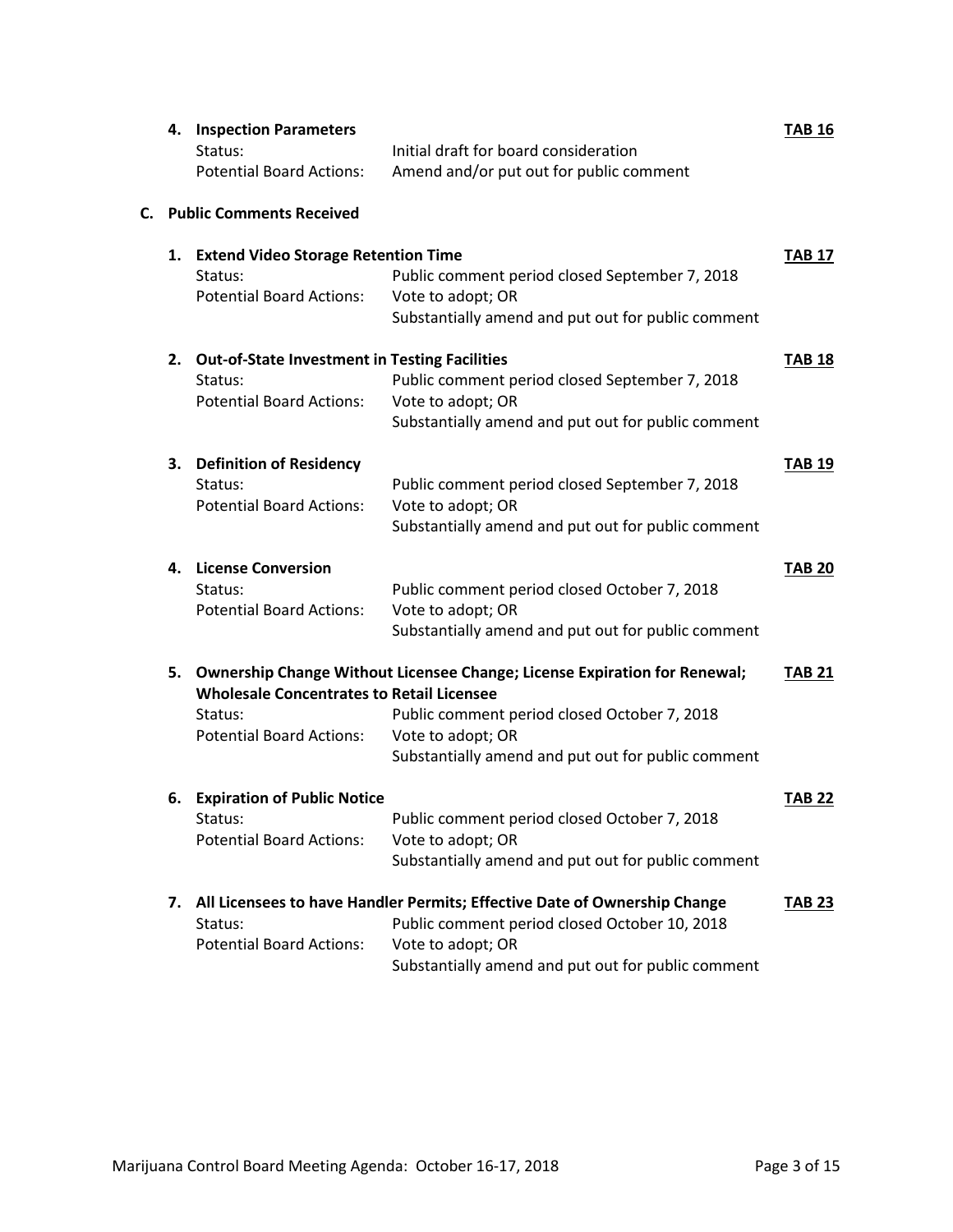#### $\bullet$  APPLICATIONS FROM PREVIOUS MEETINGS

### **A. Previous Board Action Taken**

| 1. | License #11664:<br>Licensee:<br>License Type:<br>Premises Address:                                                    | <b>Suilnua</b><br>Suilnua, LLC<br><b>Standard Marijuana Cultivation Facility</b><br>5600 N Cunningham Road<br>Palmer, AK 99645                                                                                                                                                                                                           | <b>TAB 24</b> |
|----|-----------------------------------------------------------------------------------------------------------------------|------------------------------------------------------------------------------------------------------------------------------------------------------------------------------------------------------------------------------------------------------------------------------------------------------------------------------------------|---------------|
|    | Local Governments:<br><b>For Consideration:</b>                                                                       | Matanuska-Susitna Borough<br>Requesting extension of abeyance period                                                                                                                                                                                                                                                                     |               |
| 2. | <b>License #13479:</b><br>Licensee:<br>License Type:<br>Premises Address:                                             | <b>North Star Fire</b><br>North Star Fire, LLC<br><b>Standard Marijuana Cultivation Facility</b><br>3780 Leasure Street, Suite 3<br>Fairbanks, AK 99701                                                                                                                                                                                  | <b>TAB 25</b> |
|    | Local Government:<br><b>For Consideration:</b>                                                                        | City of Fairbanks<br>Local government previously not notified by applicant<br>(approved with delegation June 2018, approval rescinded<br><b>August 2018)</b>                                                                                                                                                                             |               |
| 3. | License #14956:<br>Licensee:<br>License Type:<br>Premises Address:<br>Local Governments:<br><b>For Consideration:</b> | 50 Shades of Green, LLC<br>50 Shades of Green, LLC<br><b>Standard Marijuana Cultivation Facility</b><br>14481 W Marginal Access Road<br>Houston, AK 99694<br>City of Houston<br>Establishment does not meet buffer zone restrictions; City of<br>Houston protests; several objections received (approved with<br>delegation August 2018) | <b>TAB 26</b> |
| 4. | License #15656:<br>Licensee:<br>License Type:<br>Premises Address:                                                    | 420 on Main, LLC<br>420 on Main, LLC<br>Retail Marijuana Store<br>3684 Main Street<br>Homer, AK 99603                                                                                                                                                                                                                                    | <b>TAB 27</b> |
|    | Local Government:<br><b>For Consideration:</b>                                                                        | City of Homer<br>Conditions requested by City of Homer pursuant to 3 AAC 306.060(b)<br>(approved with delegation August 2018)                                                                                                                                                                                                            |               |
|    | Tabled                                                                                                                |                                                                                                                                                                                                                                                                                                                                          |               |

| 1. | License #12766:           | <b>The Green Store Connection</b>                       | <b>TAB 28</b> |
|----|---------------------------|---------------------------------------------------------|---------------|
|    | Licensee:                 | The Green Store, Inc.                                   |               |
|    | License Type:             | Retail Marijuana Store                                  |               |
|    | <b>Premises Address:</b>  | 3655 S Old Glenn Highway, Unit A                        |               |
|    |                           | Palmer, AK 99645                                        |               |
|    | Local Government:         | Matanuska-Susitna Borough                               |               |
|    | <b>For Consideration:</b> | New license application (tabled at August 2018 meeting) |               |

Marijuana Control Board Meeting Agenda: October 16-17, 2018 **Page 4 of 15** 

**B. Tabled**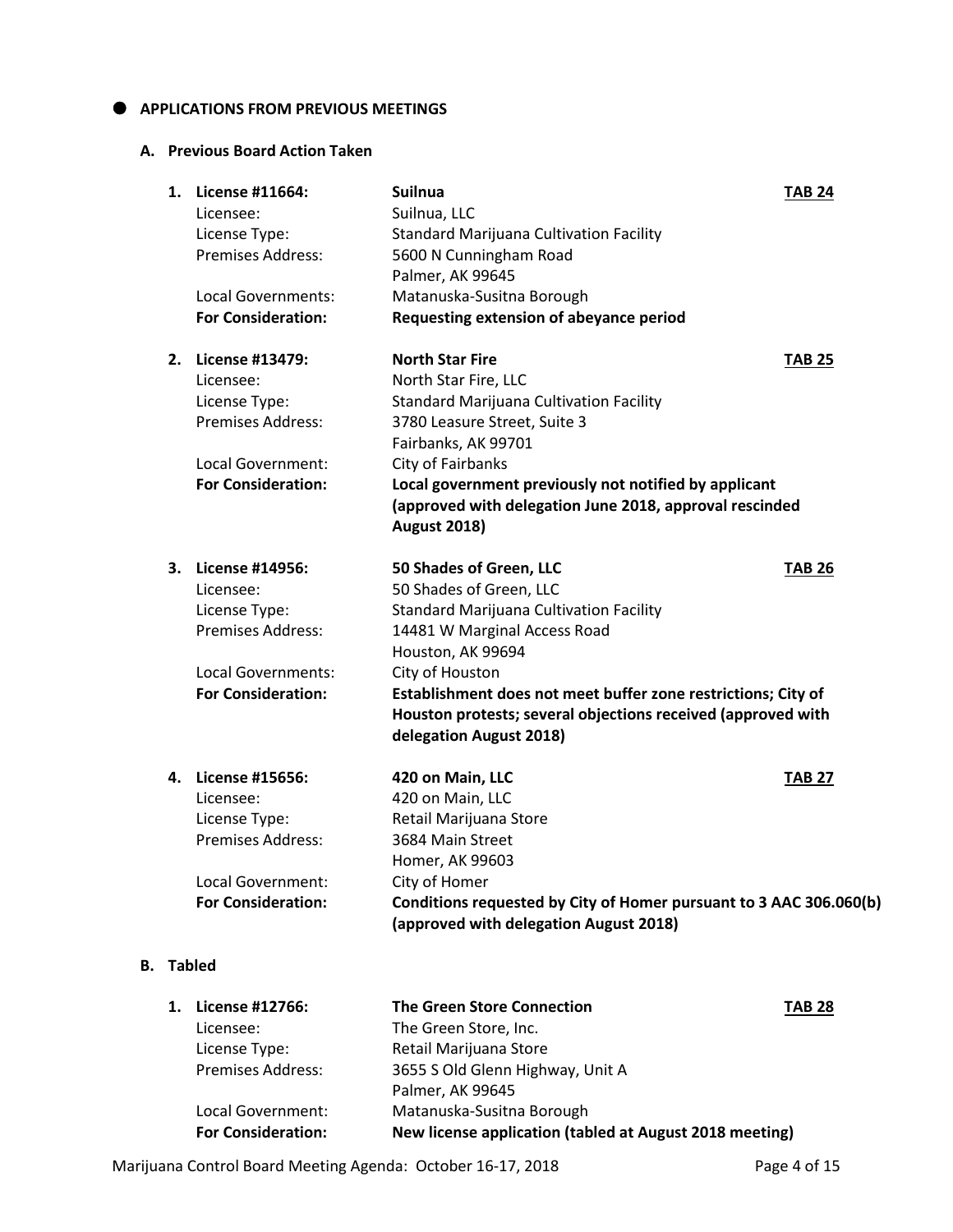| 2. License #13910:        | <b>Alaskan Farmacy</b><br><b>TAB 29</b>                          |  |
|---------------------------|------------------------------------------------------------------|--|
| Licensee:                 | <b>Charles T Elliott</b>                                         |  |
| License Type:             | Limited Marijuana Cultivation Facility                           |  |
| <b>Premises Address:</b>  | 34049 Klondike Avenue E                                          |  |
|                           | Sterling, AK 99672                                               |  |
| Local Government:         | Kenai Peninsula Borough                                          |  |
| <b>For Consideration:</b> | New license application; conditions pursuant to 3 AAC 306.060(b) |  |
|                           | (tabled at June 2018 meeting and August 2018 meeting)            |  |

#### **C. Licenses in "Pending Inspection" Status for Over Six Months TAB 30**

| 1. | License #10014:          | <b>The Naked Herbalist</b>             |
|----|--------------------------|----------------------------------------|
|    | Licensee:                | Peggy S France and Miles S France      |
|    | License Type:            | Limited Marijuana Cultivation Facility |
|    | <b>Premises Address:</b> | 47841 South Crop Circle                |
|    |                          | Willow, AK 99688                       |
|    | Local Government:        | Matanuska-Susitna Borough              |
|    | Approved by MCB:         | October 28, 2016                       |
|    | License Issued:          | January 24, 2017                       |
|    |                          |                                        |

#### **D. Licenses in "Delegated" Status for Approximately One Year TAB 31**

**1. License #10048: Tok Heavenly Cannabis, LLC** Licensee: Tok Heavenly Cannabis, LLC License Type: Standard Marijuana Cultivation Facility Premises Address: MP 1308 Alaska Highway Tok, AK 99780 Local Government: No local government Approved By MCB: July 12, 2017 **Pending: Fire Marshal approval 2. License #11350: Hardworking Hippies** Licensee: Nathan D Penrod and Preston S Penrod License Type: Limited Marijuana Cultivation Facility Premises Address: 49755 Sterling Highway Soldotna, AK 99669 Local Government: Kenai Peninsula Borough Approved By MCB: September 14, 2017 **Pending: Clarification regarding actual premises address – Fire Marshal approved different address for this license 3. License #12580: Brown Owl's Cultivation** Licensee: Winazar, LLC License Type: Limited Marijuana Cultivation Facility Premises Address: 320 Wright Lane Fairbanks, AK 99712 Local Government: Fairbanks North Star Borough Approved By MCB: September 14, 2017 **Pending: Fire Marshal approval**

Marijuana Control Board Meeting Agenda: October 16-17, 2018 **Page 5 of 15** Page 5 of 15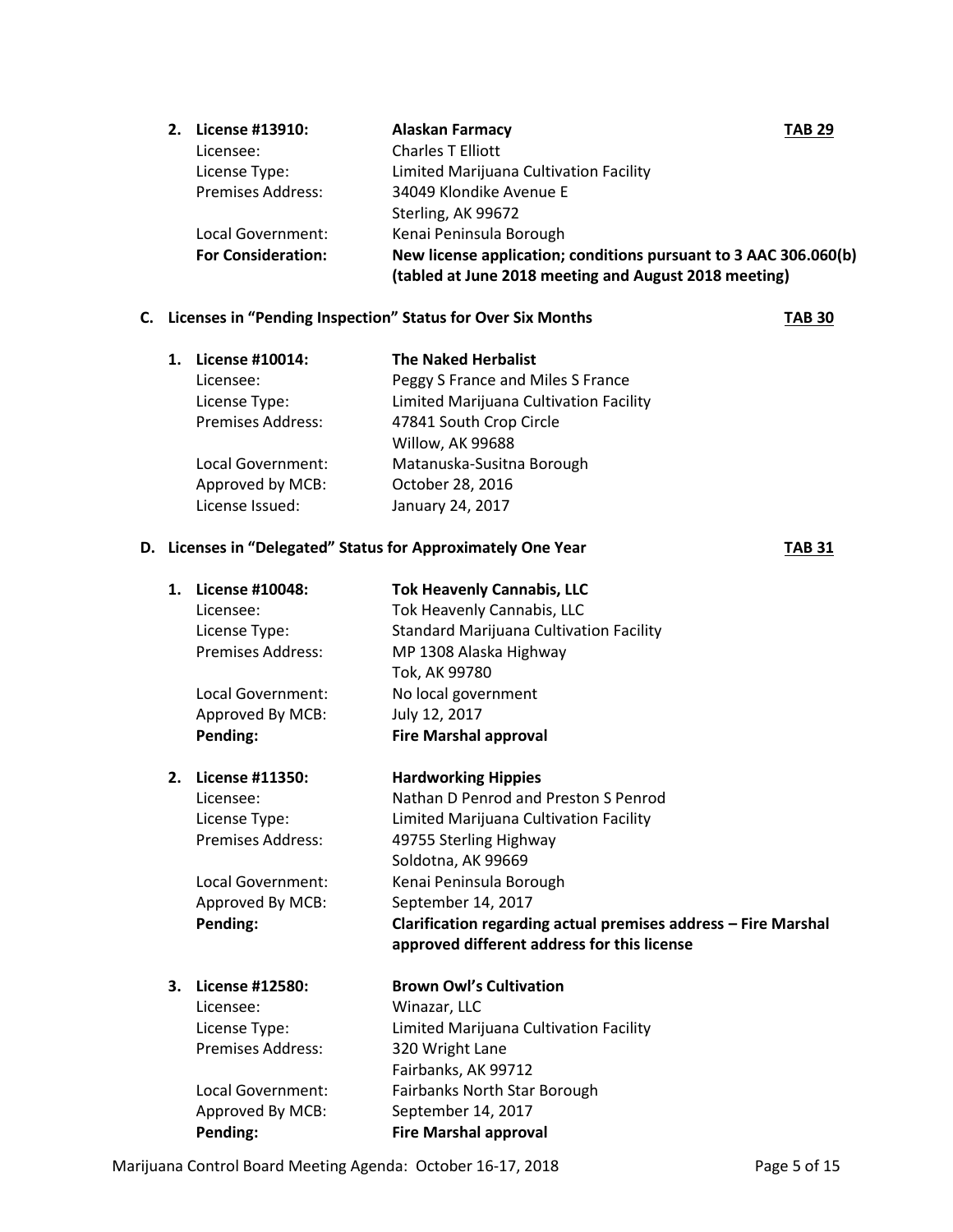#### **4. License #13202: Matanuskas Finest**

Licensee: Hybrid, LLC

License Type: Limited Marijuana Cultivation Facility 905 S Vicki Way C Wasilla, AK 99654 Local Government: Matanuska-Susitna Borough Approved By MCB: September 14, 2017 **Pending: Fire Marshal approval**

#### **BOARD CONSIDERATION**

| А. | License #10015:<br>Licensee:<br>License Type:<br><b>Premises Address:</b><br>Local Government:<br><b>For Consideration:</b> | <b>Greatland Ganja, LLC</b><br>Greatland Ganja, LLC<br><b>Standard Marijuana Cultivation Facility</b><br>56475 Sterling Highway<br>Kasilof, AK 99610<br>Kenai Peninsula Borough<br>Appeal of denial of request to retest failed harvest batch | <b>TAB 32</b> |
|----|-----------------------------------------------------------------------------------------------------------------------------|-----------------------------------------------------------------------------------------------------------------------------------------------------------------------------------------------------------------------------------------------|---------------|
|    | <b>B.</b> License #12311:<br>Licensee:<br>License Type:                                                                     | Juneau's Green Garden<br>ISG, Inc.<br><b>Standard Marijuana Cultivation Facility</b>                                                                                                                                                          | <b>TAB 33</b> |
|    | Premises Address:                                                                                                           | 5011 Short Street, Suite 1<br>Juneau, AK 99801                                                                                                                                                                                                |               |
|    | Local Governments:<br><b>For Consideration:</b>                                                                             | City & Borough of Juneau<br>Unauthorized transfer; appeal of application requirement                                                                                                                                                          |               |
| C. | License #12313:                                                                                                             | <b>Juneau's Green Market</b>                                                                                                                                                                                                                  | <b>TAB 34</b> |
|    | Licensee:                                                                                                                   | ISG, Inc.                                                                                                                                                                                                                                     |               |
|    | License Type:                                                                                                               | Retail Marijuana Store                                                                                                                                                                                                                        |               |
|    | <b>Premises Address:</b>                                                                                                    | 263 Marine Way                                                                                                                                                                                                                                |               |
|    |                                                                                                                             | Juneau, AK 99801                                                                                                                                                                                                                              |               |
|    | <b>Local Governments:</b>                                                                                                   | City & Borough of Juneau                                                                                                                                                                                                                      |               |
|    | <b>For Consideration:</b>                                                                                                   | Unauthorized transfer; appeal of application requirement;                                                                                                                                                                                     |               |
|    |                                                                                                                             | delegated September 2017 pending DEC approval                                                                                                                                                                                                 |               |
|    | D. License #12315:                                                                                                          | <b>Evergreen Extracts</b>                                                                                                                                                                                                                     | <b>TAB 35</b> |
|    | Licensee:                                                                                                                   | ISG, Inc.                                                                                                                                                                                                                                     |               |
|    | License Type:                                                                                                               | Marijuana Product Manufacturing Facility                                                                                                                                                                                                      |               |
|    | <b>Premises Address:</b>                                                                                                    | 5011 Short Street, Suite 2                                                                                                                                                                                                                    |               |
|    |                                                                                                                             | Juneau, AK 99801                                                                                                                                                                                                                              |               |
|    | <b>Local Governments:</b>                                                                                                   | City & Borough of Juneau                                                                                                                                                                                                                      |               |
|    | <b>For Consideration:</b>                                                                                                   | Unauthorized transfer; appeal of application requirement;                                                                                                                                                                                     |               |
|    |                                                                                                                             | delegated September 2017 pending DEC approval                                                                                                                                                                                                 |               |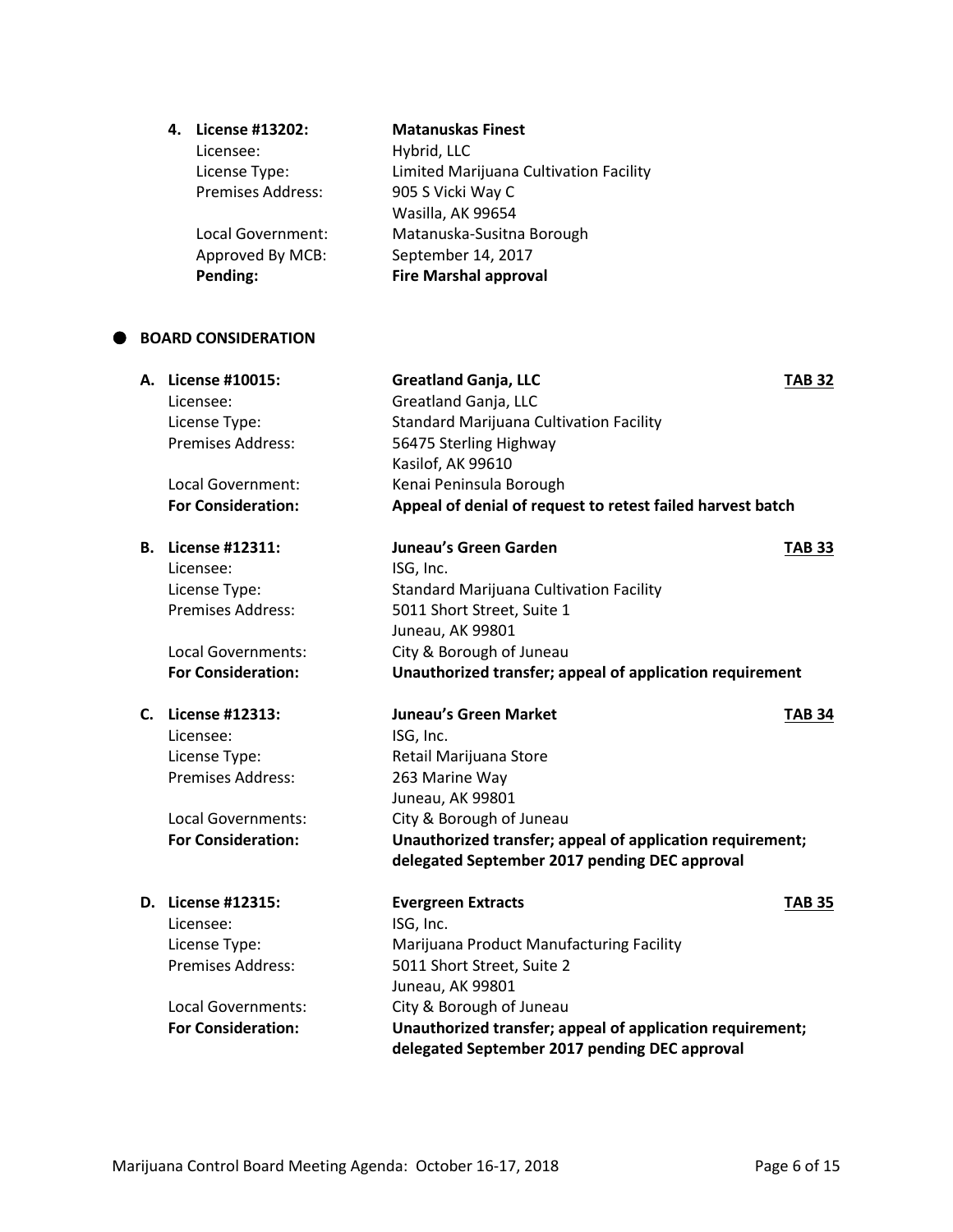#### **NEW STANDARD MARIJUANA CULTIVATION FACILITY APPLICATIONS**

|  | A. License #10117:<br>Licensee: | <b>Alaska Fireweed Farm</b><br>Jason Harder                               | <b>TAB 36</b> |
|--|---------------------------------|---------------------------------------------------------------------------|---------------|
|  | <b>Premises Address:</b>        | Mile 101 Richardson, Pipeline Access Road<br>Copper Center, AK 99573-0342 |               |
|  | Local Government:               | No local government                                                       |               |
|  | <b>B.</b> License #15867:       | <b>Ayme's Garden, LLC</b>                                                 | <b>TAB 37</b> |
|  | Licensee:                       | Ayme's Garden, LLC                                                        |               |
|  | <b>Premises Address:</b>        | 9785 Totem Bight Road, Suite 200                                          |               |
|  |                                 | Ketchikan, AK 99901                                                       |               |
|  | Local Government:               | Ketchikan Gateway Borough                                                 |               |
|  | C. License #16446:              | 420 on Main, LLC                                                          | <b>TAB 38</b> |
|  | Licensee:                       | 420 on Main, LLC                                                          |               |
|  | <b>Premises Address:</b>        | 3684 Main Street                                                          |               |
|  |                                 | Homer, AK 99603                                                           |               |
|  | Local Government:               | City of Homer                                                             |               |
|  | <b>For Consideration:</b>       | Conditions pursuant to 3 AAC 306.060(b)                                   |               |
|  | D. License #16738:              | vanGreen's, LLC                                                           | <b>TAB 39</b> |
|  | Licensee:                       | vanGreen's, LLC                                                           |               |
|  | <b>Premises Address:</b>        | 224 Smith Street #D & #E                                                  |               |
|  |                                 | Sitka, AK 99835                                                           |               |
|  | Local Government:               | City & Borough of Sitka                                                   |               |
|  |                                 |                                                                           |               |
|  |                                 | NEW LIMITED MARIJUANA CULTIVATION FACILITY APPLICATIONS                   |               |
|  | A. License #15015:              | <b>The Fire Supply</b>                                                    | <b>TAB 40</b> |
|  | Licensee:                       | The Fire Supply, LLC                                                      |               |
|  | <b>Premises Address:</b>        | 1705 N Winding Brook Loop, #A3                                            |               |
|  |                                 | Palmer, AK 99645-7741                                                     |               |
|  | Local Government:               | Matanuska-Susitna Borough                                                 |               |
|  | <b>B.</b> License #16181:       | <b>Potter's Harvest, LLC</b>                                              | TAB 41        |
|  | Licensee:                       | Potter's Harvest, LLC                                                     |               |
|  | <b>Premises Address:</b>        | 4123 S Gon Fishin Drive                                                   |               |
|  |                                 | Wasilla, AK 99687                                                         |               |
|  | Local Government:               | Matanuska-Susitna Borough                                                 |               |
|  | C. License #16276:              | Alaskan Dream, LLC                                                        | <b>TAB 42</b> |
|  | Licensee:                       | Alaskan Dream, LLC                                                        |               |
|  | Premises Address:               | 6696 Gonder Road, Unit #1                                                 |               |
|  |                                 | Big Lake, AK 99652-1762                                                   |               |
|  | Local Government:               | Matanuska-Susitna Borough                                                 |               |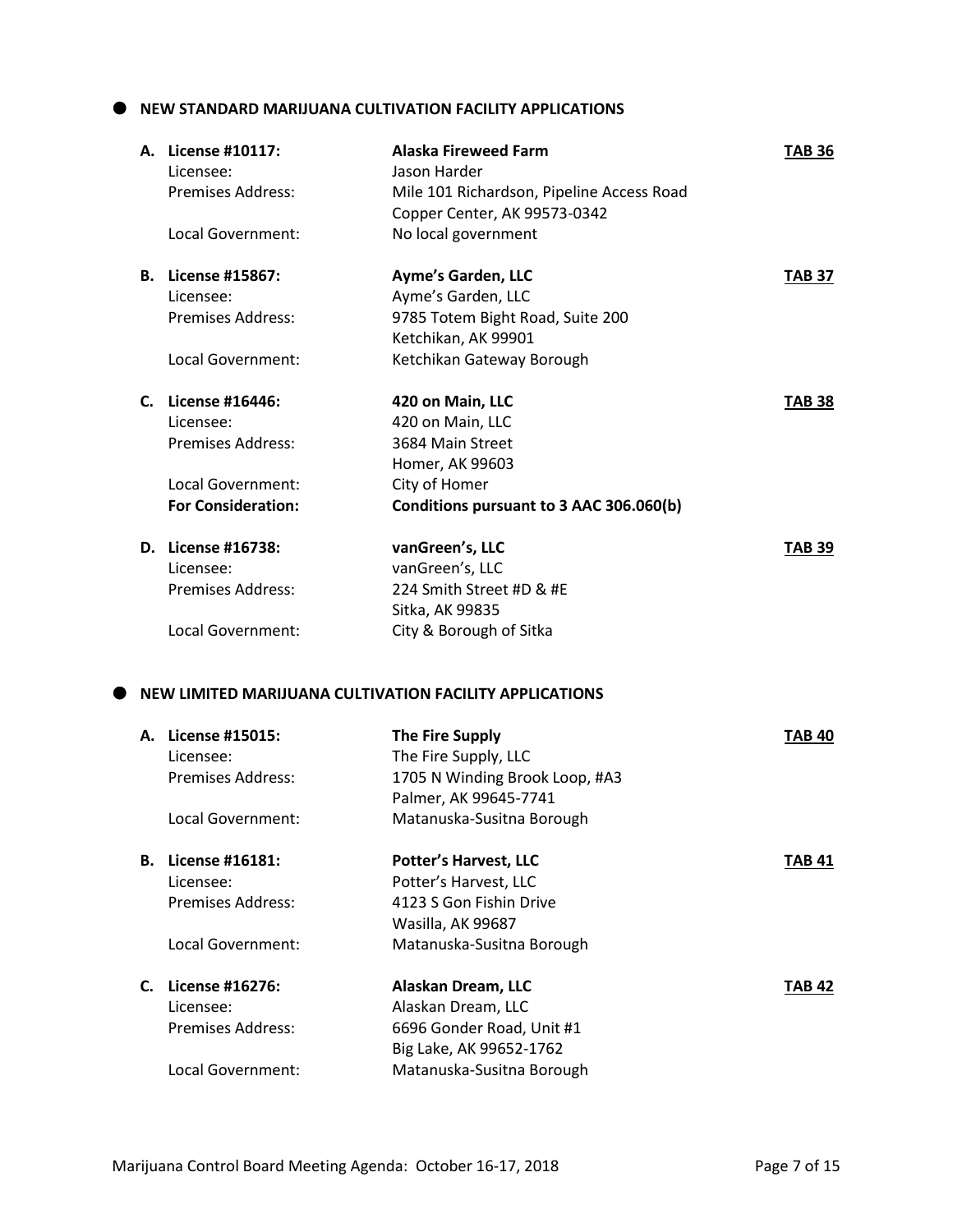|    | D. License #16791: | <b>RCJ Legacy, LLC</b>         | TAB 43        |
|----|--------------------|--------------------------------|---------------|
|    | Licensee:          | RCJ Legacy, LLC                |               |
|    | Premises Address:  | 2893 S Big Lake Road #2        |               |
|    |                    | Big Lake, AK 99652             |               |
|    | Local Government:  | Matanuska-Susitna Borough      |               |
|    |                    |                                |               |
| Е. | License #16916:    | <b>Dutch Buds Cannabis Co.</b> | <b>TAB 44</b> |
|    | Licensee:          | DBCC, LLC                      |               |
|    | Premises Address:  | 4240 S Headvic Court           |               |
|    |                    | Wasilla, AK 99654              |               |
|    | Local Government:  | Matanuska-Susitna Borough      |               |

### **NEW RETAIL MARIJUANA STORE APPLICATIONS**

| А. | License #10686:           | <b>Turnagain Herb Company</b>           | TAB 45 |
|----|---------------------------|-----------------------------------------|--------|
|    | Licensee:                 | <b>AK Provisions Corporation</b>        |        |
|    | Premises Address:         | 279 Crow Creek Road                     |        |
|    |                           | Girdwood, AK 99587-9999                 |        |
|    | Local Government:         | Municipality of Anchorage               |        |
| В. | License #13279:           | The Mason Jar, LLC                      | TAB 46 |
|    | Licensee:                 | The Mason Jar, LLC                      |        |
|    | Premises Address:         | 2771 Sherwood Lane, Unit E              |        |
|    |                           | Juneau, AK 99801                        |        |
|    | Local Government:         | City & Borough of Juneau                |        |
| C. | License #16529:           | Good Buds, LLC                          | TAB 47 |
|    | Licensee:                 | Good Buds, LLC                          |        |
|    | Premises Address:         | 11770 Seward Highway                    |        |
|    |                           | Seward, AK 99664-1463                   |        |
|    | Local Government:         | Kenai Peninsula Borough                 |        |
|    | <b>For Consideration:</b> | Conditions pursuant to 3 AAC 306.060(b) |        |

#### **NEW MARIJUANA PRODUCT MANUFACTURING FACILITY APPLICATIONS**

| A. License #13839:        | <b>Frontier Manufacturing</b> | <b>TAB 48</b> |
|---------------------------|-------------------------------|---------------|
| Licensee:                 | Sunnybrook Group, LLC         |               |
| <b>Premises Address:</b>  | 38436 S Malaspina Loop        |               |
|                           | Talkeetna, AK 99676           |               |
| Local Government:         | Matanuska-Susitna Borough     |               |
| <b>For Consideration:</b> | <b>Objection received</b>     |               |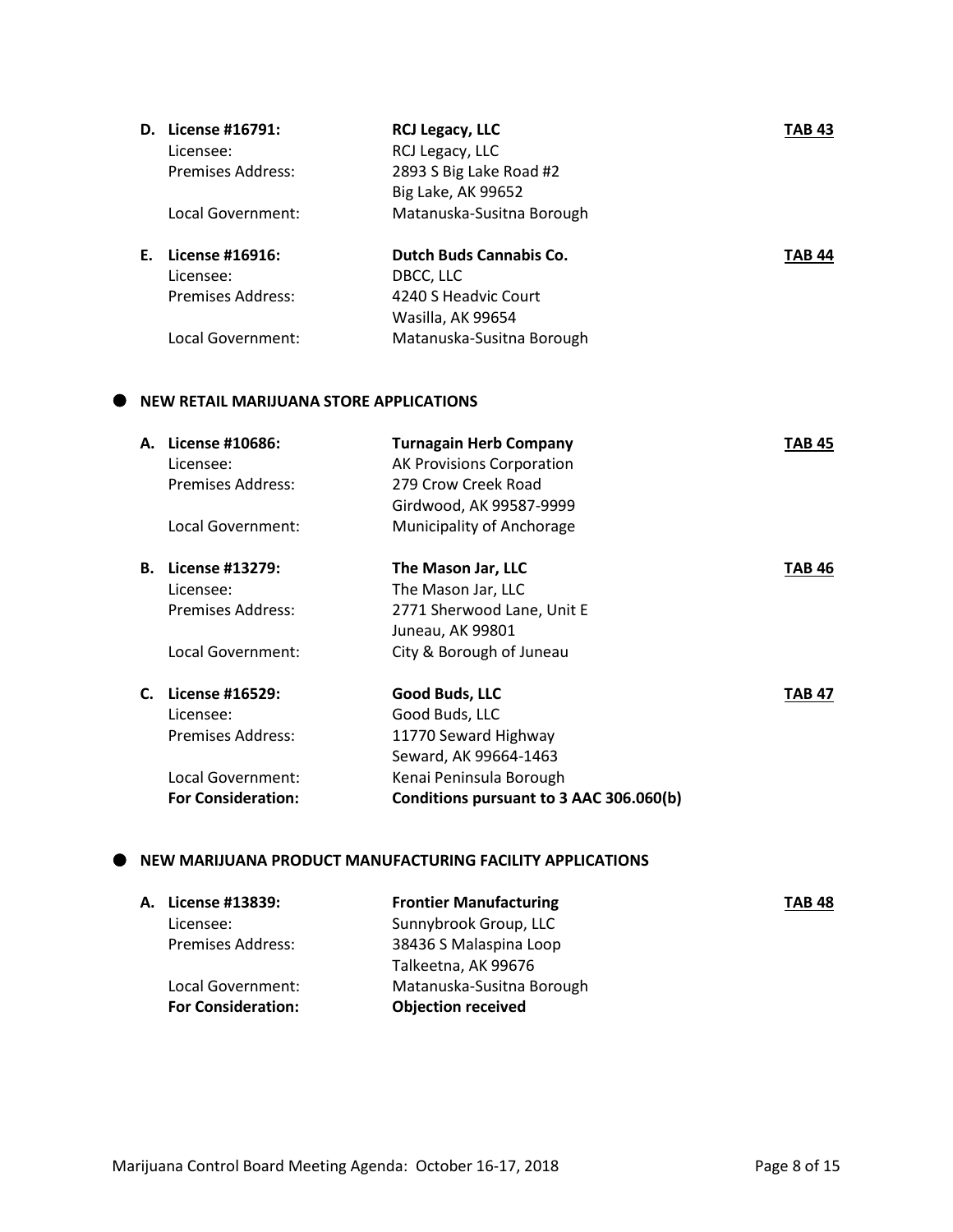$\bullet$  NEW LICENSE APPLICATIONS FOR RELATED APPLICANTS

| A. License #15788:<br>Licensee: | <b>Scorpion Grass</b><br>L & J Ventures, Inc.  | <b>TAB 49</b> |
|---------------------------------|------------------------------------------------|---------------|
| License Type:                   | Retail Marijuana Store                         |               |
| Premises Address:               | 266 S McCallister Drive, Suite 1               |               |
|                                 | Wasilla, AK 99654                              |               |
| Local Government:               | Matanuska-Susitna Borough                      |               |
| <b>B.</b> License #15789:       | <b>Scorpion Grass</b>                          | <b>TAB 50</b> |
| Licensee:                       | L & J Ventures, Inc.                           |               |
| License Type:                   | <b>Standard Marijuana Cultivation Facility</b> |               |
| Premises Address:               | 266 S McCallister Drive, Suite 2               |               |
|                                 | Wasilla, AK 99654                              |               |
| Local Government:               | Matanuska-Susitna Borough                      |               |
| C. License #15790:              | <b>Scorpion Grass</b>                          | <b>TAB 51</b> |
| Licensee:                       | L & J Ventures, Inc.                           |               |
| License Type:                   | Marijuana Product Manufacturing Facility       |               |
| Premises Address:               | 266 S McCallister Drive, Suite 3               |               |
|                                 | Wasilla, AK 99654                              |               |
| Local Government:               | Matanuska-Susitna Borough                      |               |
| D. License #15814:              | <b>Tanana Herb Company, LLC</b>                | <b>TAB 52</b> |
| Licensee:                       | Tanana Herb Company, LLC                       |               |
| License Type:                   | Retail Marijuana Store                         |               |
| Premises Address:               | 1200 Well Street                               |               |
|                                 | Fairbanks, AK 99701-2835                       |               |
| Local Government:               | City of Fairbanks                              |               |
| E. License #16091:              | <b>Tanana Herb Company, LLC</b>                | TAB 53        |
| Licensee:                       | Tanana Herb Company, LLC                       |               |
| License Type:                   | Marijuana Concentrate Manufacturing Facility   |               |
| Premises Address:               | 1200 Well Street                               |               |
|                                 | Fairbanks, AK 99701-2835                       |               |
| Local Government:               | City of Fairbanks                              |               |
| <b>NEW MARIJUANA PRODUCTS</b>   |                                                |               |
| A. License #13424:              | <b>Midnight Sun Manufacturing, LLC</b>         | TAB 54        |

| A. License #13424:       | <b>Midnight Sun Manufacturing, LLC</b>       | <b>TAB 54</b> |
|--------------------------|----------------------------------------------|---------------|
| Licensee:                | Midnight Sun Manufacturing, LLC              |               |
| License Type:            | Marijuana Concentrate Manufacturing Facility |               |
| <b>Premises Address:</b> | 28011 Old Parks Highway                      |               |
|                          | Willow, AK 99688                             |               |
| Local Government:        | Matanuska-Susitna Borough                    |               |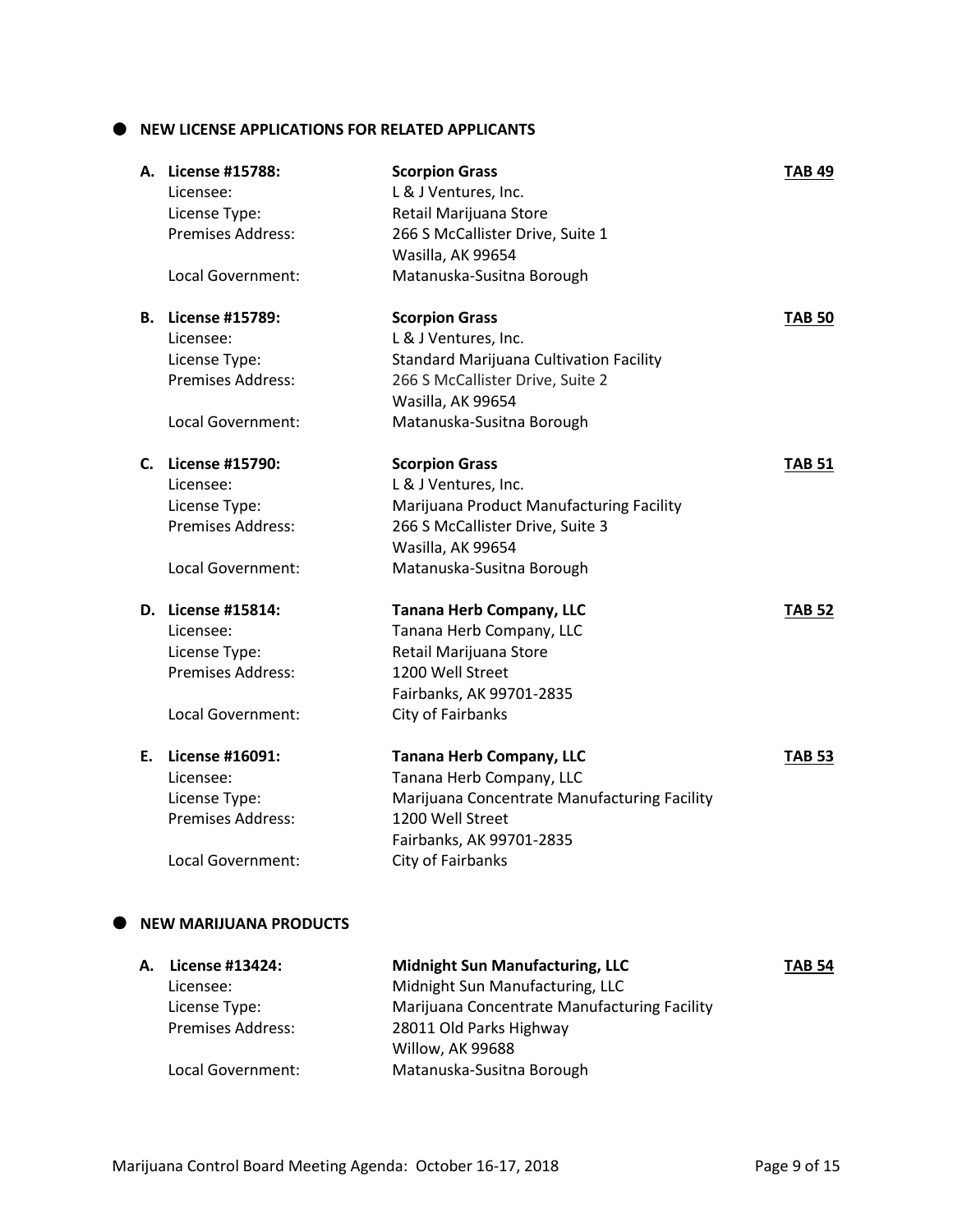#### **OWNERSHIP TRANSFER APPLICATIONS**

|    | A. License #10293:<br>Licensee:<br>License Type:<br><b>Premises Address:</b><br>Local Government:<br>Transferor:        | <b>AK Fuzzy Budz</b><br>AKGLD, LLC<br><b>Standard Marijuana Cultivation Facility</b><br>2612 Eagle Street<br>Anchorage, AK 99503<br>Municipality of Anchorage<br>AKGLD, LLC (controlling interest)<br>DBA AK Fuzzy Budz                                                   | <b>TAB 55</b> |
|----|-------------------------------------------------------------------------------------------------------------------------|---------------------------------------------------------------------------------------------------------------------------------------------------------------------------------------------------------------------------------------------------------------------------|---------------|
|    | <b>B.</b> License #10864:<br>Licensee:<br>License Type:<br><b>Premises Address:</b><br>Local Government:<br>Transferor: | <b>AK Fuzzy Budz</b><br>AKGLD, LLC<br>Retail Marijuana Store<br>2612 Eagle Street<br>Anchorage, AK 99503<br>Municipality of Anchorage<br>AKGLD, LLC (controlling interest)<br>DBA AK Fuzzy Budz                                                                           | <b>TAB 56</b> |
|    | C. License #10933:<br>Licensee:<br>License Type:<br><b>Premises Address:</b><br>Local Government:<br>Transferor:        | <b>Alaska's Green Light District</b><br>AKGLD, LLC<br>Retail Marijuana Store<br>405 E Northern Lights Boulevard<br>Anchorage, AK 99503<br>Municipality of Anchorage<br>AKGLD, LLC (controlling interest)<br>DBA Alaska's Green Light District                             | <b>TAB 57</b> |
|    | D. License #10747:<br>Licensee:<br>License Type:<br><b>Premises Address:</b><br>Local Government:<br>Transferor:        | <b>Great Northern Cannabis</b><br>Great Northern Cultivation, Inc.<br><b>Standard Marijuana Cultivation Facility</b><br>2341 Cinnabar Loop<br>Anchorage, AK 99507-3150<br>Municipality of Anchorage<br>Great Northern Cannabis, Inc.<br>DBA Great Northern Cannabis, Inc. | <b>TAB 58</b> |
| Е. | License #11966:<br>Licensee:<br>License Type:<br>Premises Address:<br>Local Government:<br>Transferor:                  | <b>Great Northern Cannabis</b><br>Great Northern Retail Stores, Inc.<br>Retail Marijuana Store<br>541 W 4 <sup>th</sup> Avenue<br>Anchorage, AK 99501-2211<br>Municipality of Anchorage<br>Great Northern Cannabis, Inc.<br><b>DBA Great Northern Cannabis</b>            | <b>TAB 59</b> |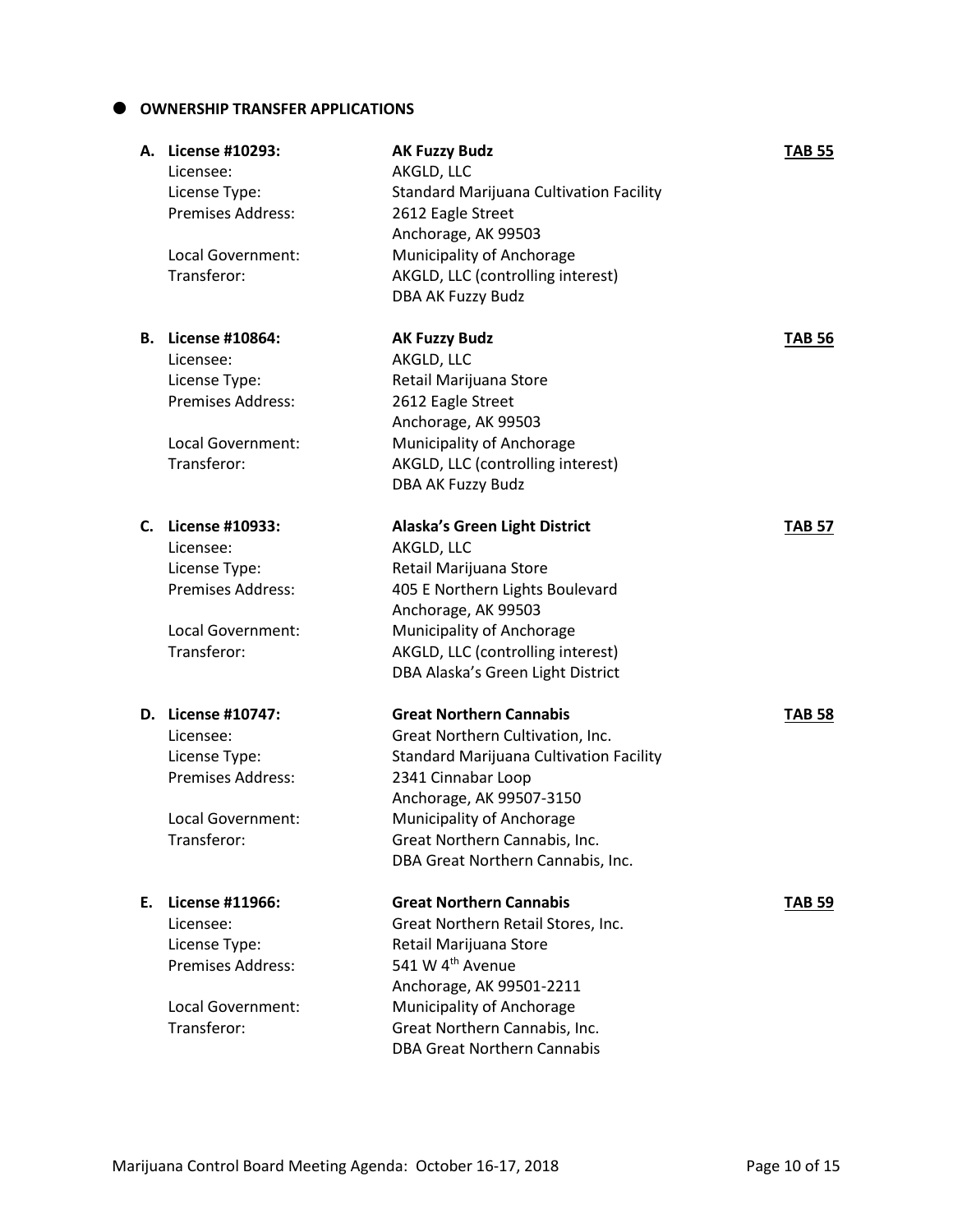| F. | License #12612:          | Absolem's Garden                             | TAB 60 |
|----|--------------------------|----------------------------------------------|--------|
|    | Licensee:                | Absolem's Garden, LLC                        |        |
|    | License Type:            | Limited Marijuana Cultivation Facility       |        |
|    | <b>Premises Address:</b> | 13247 East Wycoff Drive                      |        |
|    |                          | Palmer, AK 99645                             |        |
|    | Local Government:        | Matanuska-Susitna Borough                    |        |
|    | Transferor:              | Absolem's Garden, LLC (controlling interest) |        |
|    |                          | DBA Absolem's Garden                         |        |

#### $\bullet$  LICENSE RENEWAL APPLICATIONS

**A. Delinquent in the Payment of Taxes Due**

|    | 1. | <b>License #10147:</b><br>Licensee:<br>License Type: | <b>Permafrost Distributors</b><br>Chase R Griffith<br>Limited Marijuana Cultivation Facility | <b>TAB 61</b> |
|----|----|------------------------------------------------------|----------------------------------------------------------------------------------------------|---------------|
|    |    | Premises Address:                                    | 54200 Leonard Drive                                                                          |               |
|    |    |                                                      | Nikiski, AK 99611                                                                            |               |
|    |    | Local Government:                                    | Kenai Peninsula Borough                                                                      |               |
|    | 2. | License #11519:                                      | <b>Permafrost Distributors</b>                                                               | <b>TAB 62</b> |
|    |    | Licensee:                                            | Chase R Griffith                                                                             |               |
|    |    | License Type:                                        | Limited Marijuana Cultivation Facility                                                       |               |
|    |    | <b>Premises Address:</b>                             | 32630 June Drive                                                                             |               |
|    |    |                                                      | Sterling, AK 99672                                                                           |               |
|    |    | Local Government:                                    | Kenai Peninsula Borough                                                                      |               |
|    | 3. | License #10286:                                      | <b>Arctic Greenery, LLC</b>                                                                  | <b>TAB 63</b> |
|    |    | Licensee:                                            | Arctic Greenery, LLC                                                                         |               |
|    |    | License Type:                                        | <b>Standard Marijuana Cultivation Facility</b>                                               |               |
|    |    | <b>Premises Address:</b>                             | 1725 Richardson Highway, Suite 104                                                           |               |
|    |    |                                                      | North Pole, AK 99705                                                                         |               |
|    |    | Local Government:                                    | Fairbanks North Star Borough                                                                 |               |
| В. |    | <b>Miscellaneous Issues</b>                          |                                                                                              |               |
|    | 1. | License #10066:                                      | <b>Green Leaf</b>                                                                            | <b>TAB 64</b> |
|    |    | Licensee:                                            | Green Leaf, Inc.                                                                             |               |
|    |    | License Type:                                        | <b>Standard Marijuana Cultivation Facility</b>                                               |               |
|    |    | <b>Premises Address:</b>                             | 4614 Halibut Point Road, C-2, C-3, C-4                                                       |               |
|    |    |                                                      | Sitka, AK 99835                                                                              |               |
|    |    | Local Government:                                    | City & Borough of Sitka                                                                      |               |
|    |    | <b>For Consideration:</b>                            | Renewal lacking lease with board-required language;                                          |               |
|    |    |                                                      | delinquent in the payment of taxes due; notice of violation                                  |               |

**received**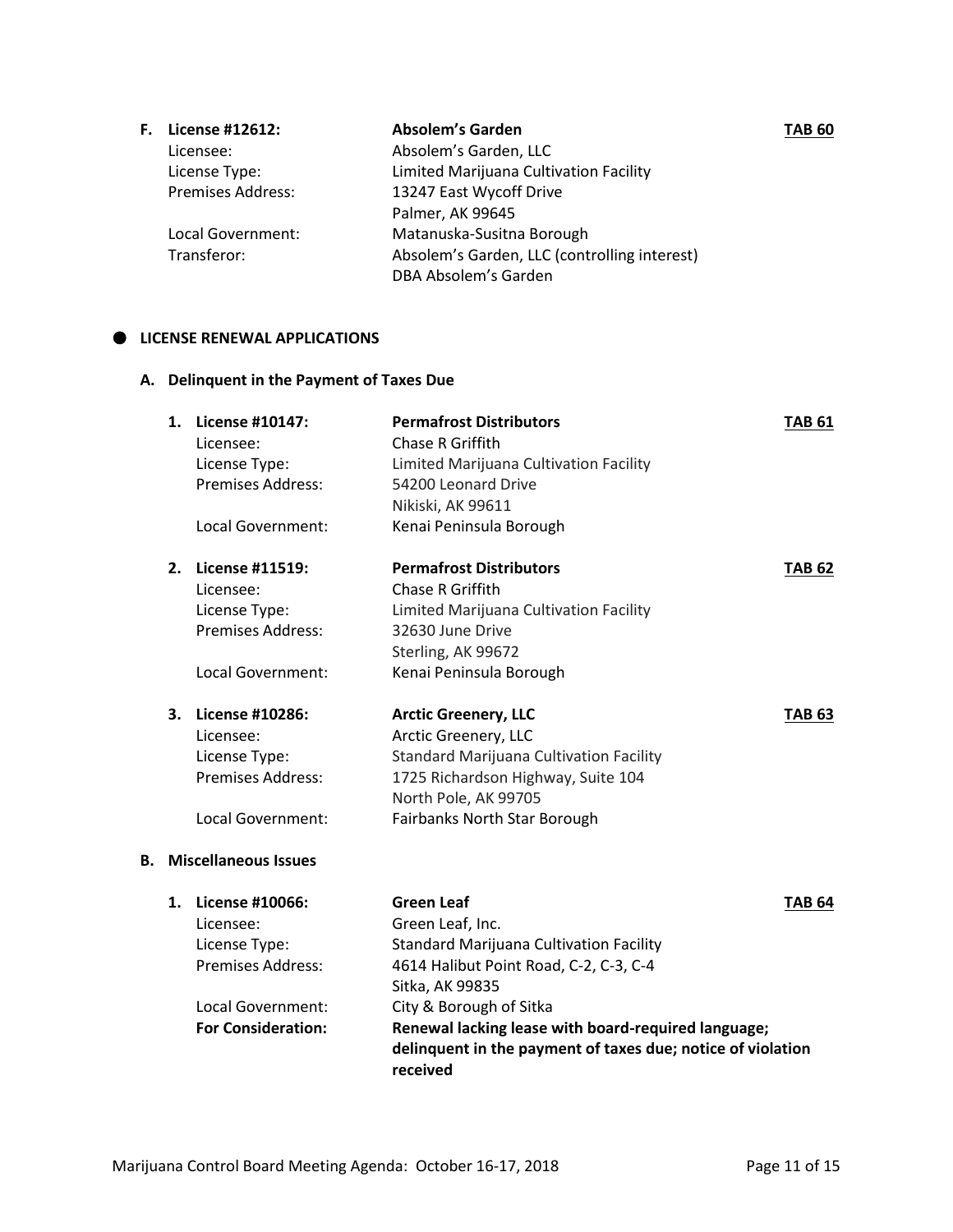| 2. | License #10067:           | <b>Green Leaf</b>                                                      | <b>TAB 65</b> |
|----|---------------------------|------------------------------------------------------------------------|---------------|
|    | Licensee:                 | Green Leaf, Inc.                                                       |               |
|    | License Type:             | Retail Marijuana Store                                                 |               |
|    | <b>Premises Address:</b>  | 4612 Halibut Point Road                                                |               |
|    |                           | Sitka, AK 99835                                                        |               |
|    | Local Government:         | City & Borough of Sitka                                                |               |
|    | <b>For Consideration:</b> | Renewal lacking lease with board-required language                     |               |
| 3. | License #11138:           | Fat Tops, LLC                                                          | <b>TAB 66</b> |
|    | Licensee:                 | Fat Tops, LLC                                                          |               |
|    | License Type:             | Standard Marijuana Cultivation Facility                                |               |
|    | <b>Premises Address:</b>  | 36380 Murray Lane                                                      |               |
|    |                           | Soldotna, AK 99669                                                     |               |
|    | Local Governments:        | Kenai Peninsula Borough                                                |               |
|    | <b>For Consideration:</b> | Licensee does not have current lease; objection received from landlord |               |
| 4. | License #11140:           | Fat Tops, LLC                                                          | <b>TAB 66</b> |
|    | Licensee:                 | Fat Tops, LLC                                                          |               |
|    | License Type:             | Retail Marijuana Store                                                 |               |
|    | <b>Premises Address:</b>  | 36380 Murray Lane                                                      |               |
|    |                           | Soldotna, AK 99669                                                     |               |
|    | <b>Local Governments:</b> | Kenai Peninsula Borough                                                |               |
|    | <b>For Consideration:</b> | Licensee does not have current lease; objection                        |               |
|    |                           | received from landlord; notice of violation received                   |               |

## **C. Notices of Violation Received**

| 1. | License #10050:          | <b>Rainforest Farms, LLC</b>                   | TAB 67 |
|----|--------------------------|------------------------------------------------|--------|
|    | Licensee:                | Rainforest Farms, LLC                          |        |
|    | License Type:            | Retail Marijuana Store                         |        |
|    | Premises Address:        | 216 2 <sup>nd</sup> Street                     |        |
|    |                          | Juneau, AK 99801                               |        |
|    | Local Government:        | City & Borough of Juneau                       |        |
| 2. | License #10174:          | Parallel 64, LLC                               | TAB 68 |
|    | Licensee:                | Parallel 64, LLC                               |        |
|    | License Type:            | <b>Standard Marijuana Cultivation Facility</b> |        |
|    | <b>Premises Address:</b> | 2128 N Post Road                               |        |
|    |                          | Anchorage, AK 99504                            |        |
|    | Local Government:        | Municipality of Anchorage                      |        |
| 3. | License #10901:          | <b>The High Expedition Company</b>             | TAB 69 |
|    | Licensee:                | The High Expedition Company                    |        |
|    | License Type:            | Retail Marijuana Store                         |        |
|    | <b>Premises Address:</b> | 13465 E Main Street                            |        |
|    |                          | Talkeetna, AK 99676                            |        |
|    | Local Government:        | Matanuska-Susitna Borough                      |        |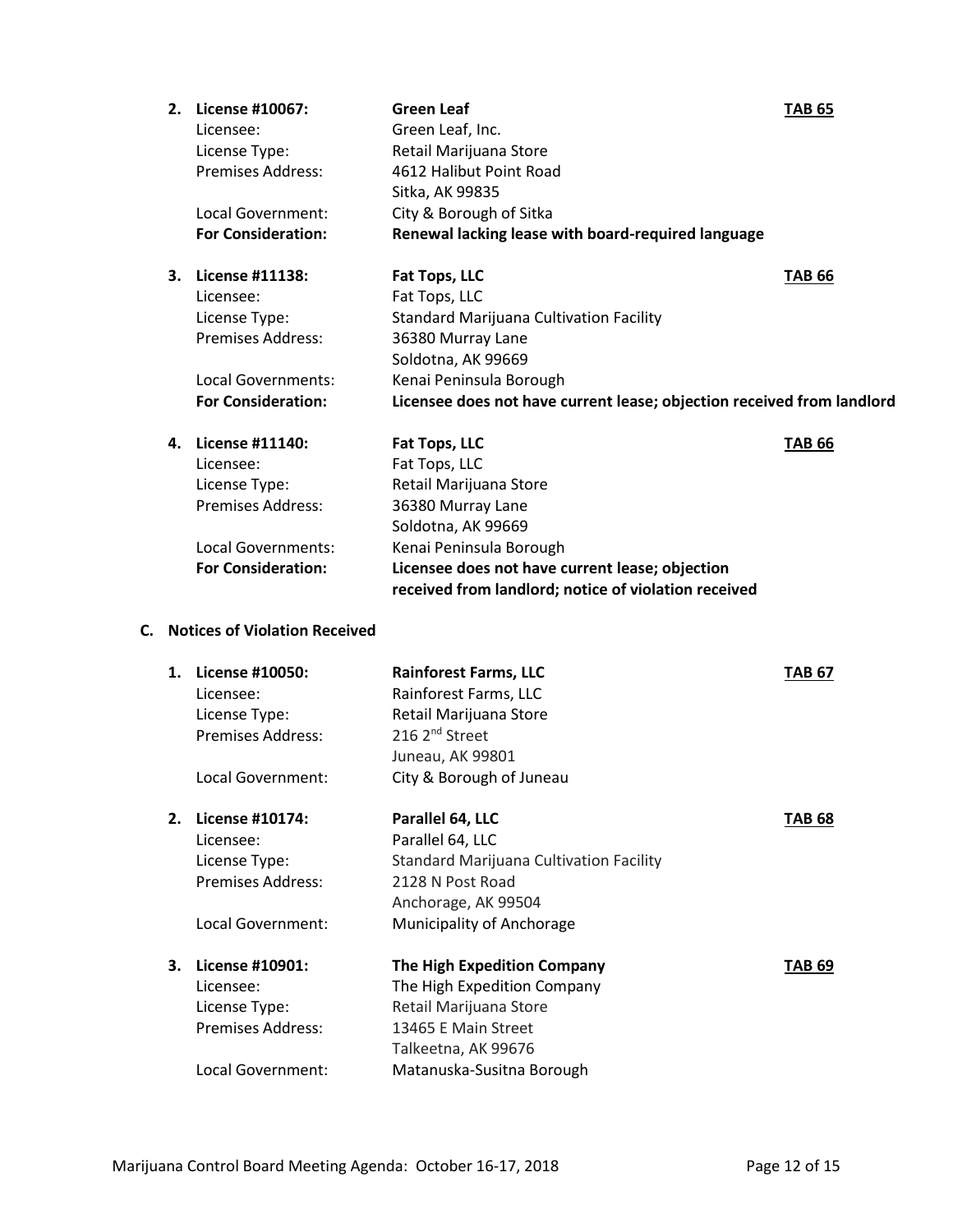| 4. | License #11234:<br>Licensee:<br>License Type:<br><b>Premises Address:</b>                             | <b>DKW Farms, LLC</b><br>DKW Farms, LLC<br>Standard Marijuana Cultivation Facility<br>4269 Richardson Highway<br>Valdez, AK 99686                                    | TAB 70        |
|----|-------------------------------------------------------------------------------------------------------|----------------------------------------------------------------------------------------------------------------------------------------------------------------------|---------------|
|    | Local Government:                                                                                     | City of Valdez                                                                                                                                                       |               |
| 5. | <b>License #11927:</b><br>Licensee:<br>License Type:<br><b>Premises Address:</b><br>Local Government: | <b>Green Life Supply, LLC</b><br>Green Life Supply, LLC<br>Retail Marijuana Store<br>511 30 <sup>th</sup> Avenue<br>Fairbanks, AK 99701<br>City of Fairbanks         | TAB 71        |
|    |                                                                                                       |                                                                                                                                                                      |               |
| 6. | License #12328:<br>Licensee:<br>License Type:<br>Premises Address:<br>Local Government:               | Aurora Blaze, LLC<br>Aurora Blaze, LLC<br><b>Standard Marijuana Cultivation Facility</b><br>2693 Arla Street<br>Fairbanks, AK 99709<br>Fairbanks North Star Borough  | <b>TAB 72</b> |
|    | PERATING PLAN CHANGES                                                                                 |                                                                                                                                                                      |               |
|    | License #10299:<br>Licensee:<br>License Type:<br><b>Premises Address:</b><br>Local Government:        | R.C. Tinderbox, LLC<br>R.C. Tinderbox, LLC<br><b>Standard Marijuana Cultivation Facility</b><br>7801 King Street<br>Anchorage, AK 99518<br>Municipality of Anchorage | <b>TAB 73</b> |
|    | $1!$ $110000$                                                                                         | Baladan Canadan HDC                                                                                                                                                  |               |

## **OP**

| А. | License #10299:          | R.C. Tinderbox, LLC                            | TAB 73        |
|----|--------------------------|------------------------------------------------|---------------|
|    | Licensee:                | R.C. Tinderbox, LLC                            |               |
|    | License Type:            | <b>Standard Marijuana Cultivation Facility</b> |               |
|    | Premises Address:        | 7801 King Street                               |               |
|    |                          | Anchorage, AK 99518                            |               |
|    | Local Government:        | Municipality of Anchorage                      |               |
| В. | License #10322:          | <b>Babylon Company, LLC</b>                    | <b>TAB 74</b> |
|    | Licensee:                | Babylon Company, LLC                           |               |
|    | License Type:            | Marijuana Concentrate Manufacturing Facility   |               |
|    | Premises Address:        | 6820 Rosewood Street #9                        |               |
|    |                          | Anchorage, AK 99518                            |               |
|    | Local Government:        | Municipality of Anchorage                      |               |
| C. | License #11605:          | <b>Stoned Salmon Farms</b>                     | TAB 75        |
|    | Licensee:                | Always Redeye, LLC                             |               |
|    | License Type:            | <b>Standard Marijuana Cultivation Facility</b> |               |
|    | <b>Premises Address:</b> | 2005 Anka Street                               |               |
|    |                          | Juneau, AK 99801                               |               |
|    | Local Government:        | City & Borough of Juneau                       |               |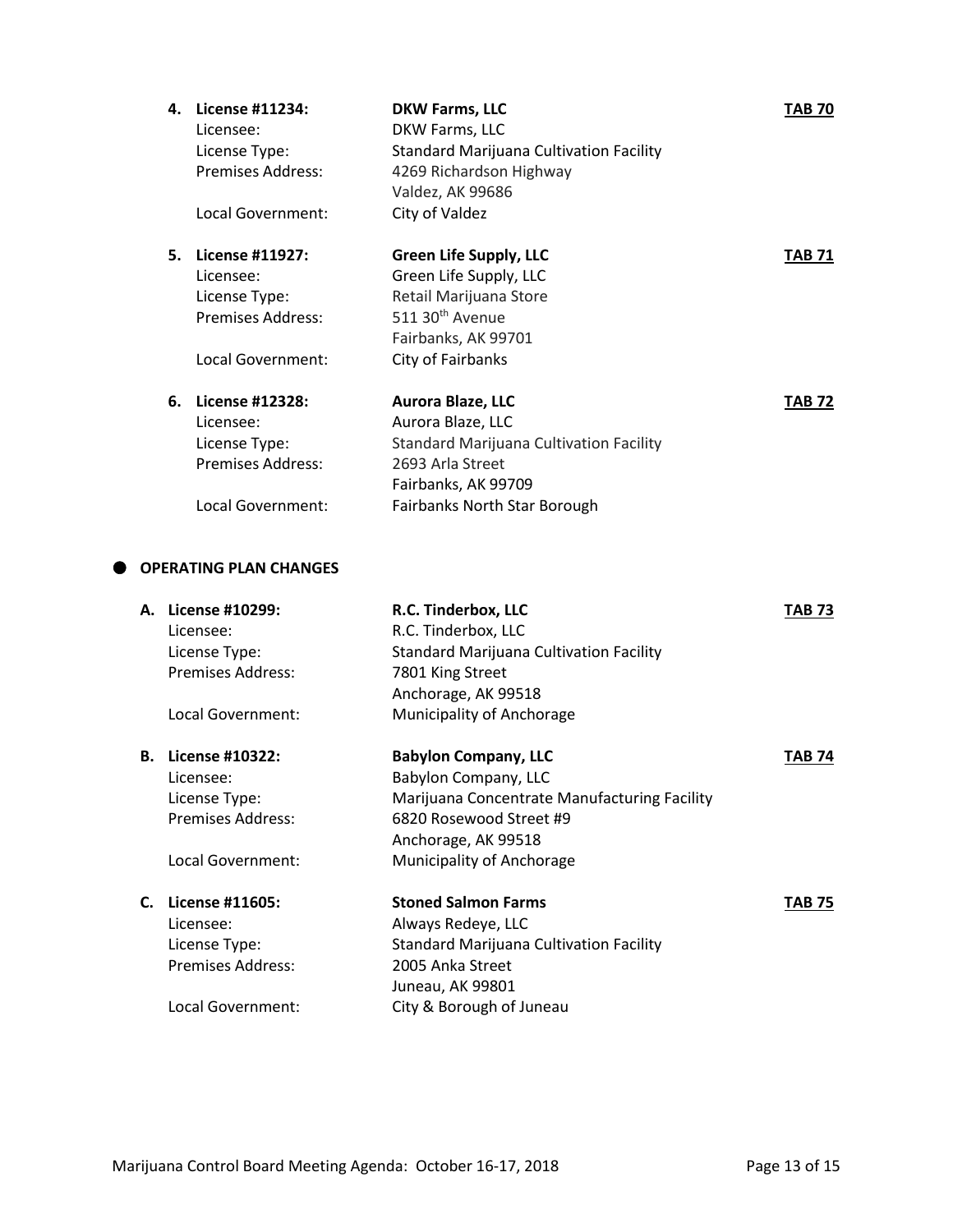|    | D. License #12254:       | <b>Lady Gray Gourmet Medibles</b>              | <b>TAB 76</b> |
|----|--------------------------|------------------------------------------------|---------------|
|    | Licensee:                | Lady Gray, LLC                                 |               |
|    | License Type:            | Marijuana Product Manufacturing Facility       |               |
|    | <b>Premises Address:</b> | 36322 Pine Street, Suite 1                     |               |
|    |                          | Soldotna, AK 99669                             |               |
|    | Local Government:        | Kenai Peninsula Borough                        |               |
| Е. | License #12768:          | <b>Secret Garden Cannabis</b>                  | <b>TAB 77</b> |
|    | Licensee:                | Axion Enterprises, LLC                         |               |
|    | License Type:            | Retail Marijuana Store                         |               |
|    | <b>Premises Address:</b> | 726 E 15 <sup>th</sup> Avenue, Suite 1         |               |
|    |                          | Anchorage, AK 99501                            |               |
|    | Local Government:        | Municipality of Anchorage                      |               |
| F. | License #12769:          | <b>Secret Garden Cannabis</b>                  | <b>TAB 78</b> |
|    | Licensee:                | Axion Enterprises, LLC                         |               |
|    | License Type:            | Marijuana Product Manufacturing Facility       |               |
|    | Premises Address:        | 726 E 15 <sup>th</sup> Avenue, Suite 2         |               |
|    |                          | Anchorage, AK 99501                            |               |
|    | Local Government:        | Municipality of Anchorage                      |               |
|    | G. License #12770:       | <b>Secret Garden Cannabis</b>                  | <b>TAB 79</b> |
|    | Licensee:                | Axion Enterprises, LLC                         |               |
|    | License Type:            | <b>Standard Marijuana Cultivation Facility</b> |               |
|    | Premises Address:        | 726 E 15 <sup>th</sup> Avenue, Suite 3         |               |
|    |                          | Anchorage, AK 99501                            |               |
|    | Local Government:        | Municipality of Anchorage                      |               |
|    | H. License #14432:       | <b>Herban Extracts, LLC</b>                    | <b>TAB 80</b> |
|    | Licensee:                | Herban Extracts, LLC                           |               |
|    | License Type:            | Marijuana Product Manufacturing Facility       |               |
|    | <b>Premises Address:</b> | 14927 Kenai Spur Highway                       |               |
|    |                          | Kenai, AK 99611                                |               |
|    | Local Government:        | City of Kenai                                  |               |
| ı. | License #15594:          | <b>Cold Creek Extracts</b>                     | <b>TAB 81</b> |
|    | Licensee:                | Cold Creek Extracts, LLC                       |               |
|    | License Type:            | Marijuana Product Manufacturing Facility       |               |
|    | Premises Address:        | 7801 Schoon Street, Unit L                     |               |
|    |                          | Anchorage, AK 99518                            |               |
|    |                          | Municipality of Anchorage                      |               |

**A.** All correspondence received in th[e marijuana@alaska.gov](mailto:marijuana@alaska.gov) inbox **TAB 82** from July 28 – September 28, 2018